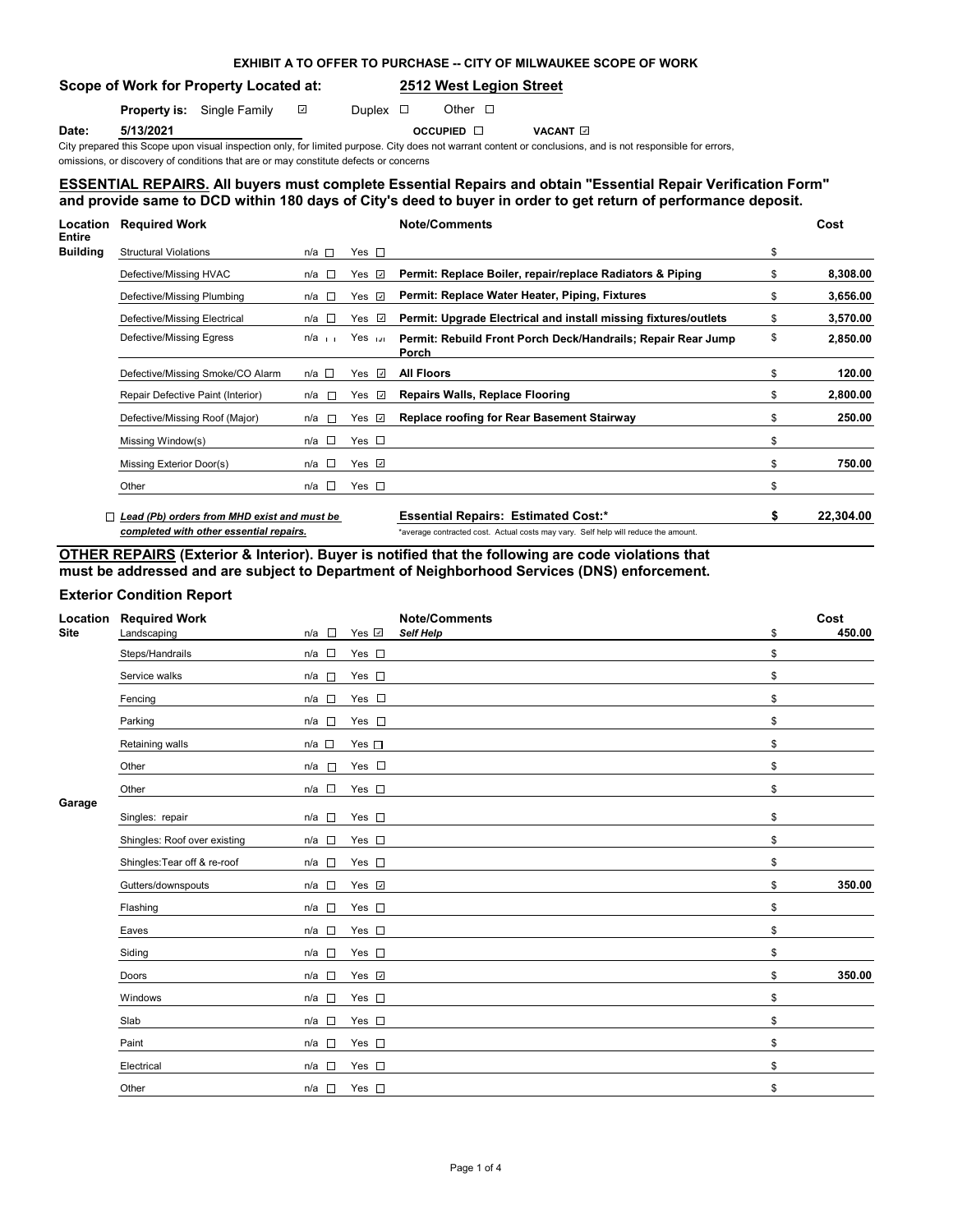## **Porches**

| Porcnes      |                              |                                                                  |                |
|--------------|------------------------------|------------------------------------------------------------------|----------------|
|              | Roof                         | n/a □<br>Yes $\square$                                           | \$             |
|              | Deck-upper                   | Yes $\square$<br>n/a □                                           | \$             |
|              | Deck--lower                  | <b>Permit: See Essential Repairs</b><br>Yes v<br>$n/a$ $\square$ | \$             |
|              | Steps/handrails              | $\mathbb{R}^n$<br>Yes $\square$<br>n/a                           | \$             |
|              | Ceiling                      | Yes $\square$<br>n/a<br>$\sim$                                   | \$             |
|              | Guardrails                   | Yes $\square$<br>$n/a$ $\Box$                                    | \$             |
|              | Structural                   | Yes $\square$<br>$n/a$ $\square$                                 | \$             |
|              | Paint                        | Yes 7<br>n/a<br>$\sim$                                           | 760.00<br>\$   |
|              | Other                        | Yes $\square$<br>n/a □                                           | \$             |
| <b>House</b> | Chimney                      | Yes $\square$<br>n/a □                                           | \$             |
|              | Shingles: repair             | Yes $\square$<br>$n/a$ $\square$                                 | \$             |
|              | Shingles: Roof over existing | Yes $\square$<br>$n/a$ $\Box$                                    | \$             |
|              | Shingles: Tear off & re-roof | $\overline{\phantom{a}}$<br>Yes $\square$<br>n/a                 | \$             |
|              | Gutters/downspouts           | Yes v<br>n/a<br>$\Box$                                           | 1,008.00<br>\$ |
|              | Flashing                     | $n/a$ $\square$<br>Yes $\square$                                 | \$             |
|              | Eaves                        | Yes $\square$<br>n/a $\square$                                   | \$             |
|              | Siding                       | Yes $\square$<br>n/a □                                           | \$             |
|              | Storm Doors                  | Yes $\square$<br>n/a □                                           | \$             |
|              | Prime ("main") Doors         | Yes $\square$<br>n/a<br>$\sim$                                   | \$             |
|              | Storm Windows                | Yes $\square$<br>n/a<br>$\sim$                                   | \$             |
|              | Prime ("main") Windows       | Yes $\square$<br>$n/a$ $\square$                                 | \$             |
|              | Paint                        | Yes $\square$<br>$n/a$ $\square$                                 | \$             |
|              | Foundation                   | <b>Paint Foundation</b><br>Yes ⊽<br>n/a □                        | 650.00<br>\$   |
|              | Electrical                   | Yes $\square$<br>$n/a$ $\square$                                 | \$             |
|              | Other                        | Yes $\square$<br>$n/a$ $\square$                                 | \$             |
|              | Other                        | Yes $\square$<br>n/a $\square$                                   | \$             |
|              | Other                        | Yes $\square$<br>$n/a$ $\Box$                                    | \$             |
|              | Other                        | $n/a$ $\square$<br>Yes $\square$                                 | \$             |

**Exterior: Estimated Cost:\* \$ 3,568.00**

\*average contracted cost. Actual costs may vary. Self help will reduce the amount.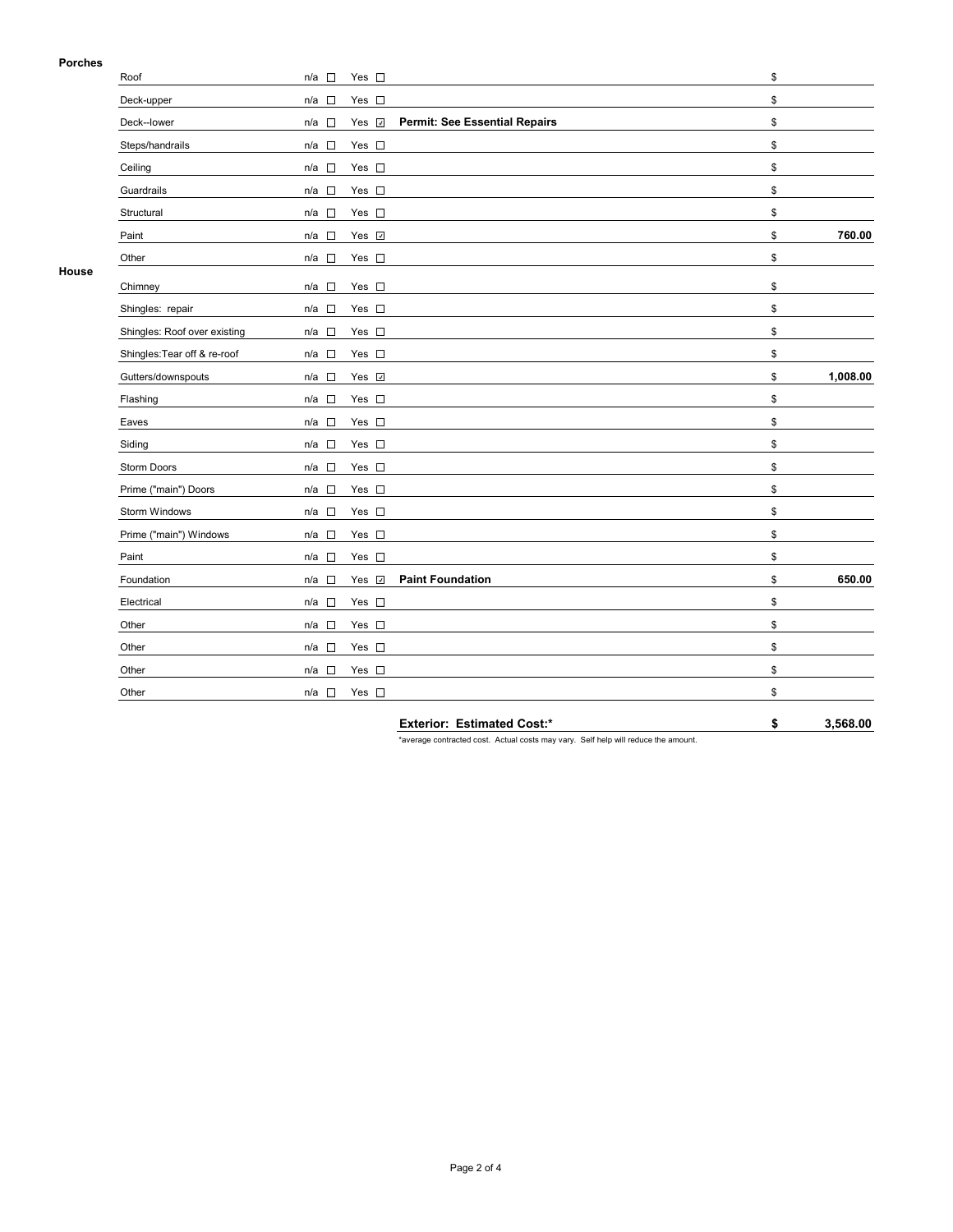## **Interior Condition Report**

Unit: Entire unit (single family) <u>Dougland and the Couver unit of duplex</u>

Upper unit of duplex Domestic Community Community Community Community Community Community Community Community

 $\mathcal{L}_{\mathcal{A}}$ 

#### **Mechanical Required Work Heating**

|            | Repair/replace boiler               | $n/a$ $\square$       | Yes <b>☑</b>   | <b>Permit: See Essential Repairs</b> | \$ |
|------------|-------------------------------------|-----------------------|----------------|--------------------------------------|----|
|            | Repair radiation                    | $n/a$ $\square$       | Yes $\square$  |                                      | \$ |
|            | Repair/replace furnace              | $n/a$ $\square$       | Yes $\square$  |                                      | \$ |
|            | Repair ductwork                     | $n/a$ $\square$       | Yes $\square$  |                                      | \$ |
|            | Replace thermostat                  | $n/a$ $\Box$          | Yes $\square$  |                                      | \$ |
|            | Repair/replace grilles              | $n/a$ $\square$       | Yes $\square$  |                                      | \$ |
|            | Tune boiler/furn. insp ht exchanger | $n/a$ $\Box$          | Yes $\square$  |                                      | \$ |
| Electrical | Repair/replace receptacles          | n/a $\square$         | Yes <b>☑</b>   | <b>See Essential Repairs</b>         | \$ |
|            | Repair/replace switches             | $n/a$ $\square$       | Yes $\square$  |                                      | \$ |
|            | Repair/replace fixtures             | $n/a$ $\square$       | Yes V          | <b>See Essential Repairs</b>         | \$ |
|            | Install outlets and circuits        | $n/a$ $\square$       | Yes $\square$  |                                      | \$ |
|            | Install outlets and circuits        | n/a $\square$         | Yes $\square$  |                                      | \$ |
|            | Install outlets and circuits        | $n/a$ $\Box$          | Yes $\square$  |                                      | \$ |
|            | Install outlets and circuits        | $n/a$ $\square$       | Yes $\square$  |                                      | \$ |
|            | Upgrade service                     | $n/a$ $\square$       | Yes <b>☑</b>   | <b>Permit: See Essential Repairs</b> | \$ |
|            | Other                               | $n/a$ $\square$       | Yes $\square$  |                                      | \$ |
|            | Other                               | n/a $\square$         | Yes $\square$  |                                      | \$ |
| Plumbing   | Repair/replace kitchen sink         | $n/a$ $\square$       | Yes $\square$  |                                      | \$ |
|            | Repair/replace kitchen sink faucet  | n/a $\square$         | Yes $\square$  |                                      | \$ |
|            | Repair/replace tub                  | $n/a$ $\square$       | Yes $\square$  |                                      | \$ |
|            | Repair/replace tub faucet           | $n/a$ $\Box$          | Yes $\square$  |                                      | \$ |
|            | Repair/replace toilet               | $n/a$ $\square$       | Yes $\square$  |                                      | \$ |
|            | Repair/replace lavatory             | $n/a$ $\square$       | Yes $\square$  |                                      | \$ |
|            | Repair/replace lavatory faucet      | $n/a$ $\square$       | Yes $\square$  |                                      | \$ |
|            | Repair/replace wash tub             | n/a $\square$         | Yes $\square$  |                                      | \$ |
|            | Repair/replace wash tub faucet      | n/a $\square$         | Yes $\square$  |                                      | \$ |
|            | Unclog piping:                      | $n/a$ $\square$       | Yes $\square$  |                                      | \$ |
|            | Repair drain/waste/vent piping      | $n/a$ $\square$       | Yes $\square$  |                                      | \$ |
|            | Repair water piping                 | n/a $\square$         | Yes $\sqrt{ }$ | <b>See Essential Repairs</b>         | \$ |
|            | Repair/replace water heater         | $n/a$ $\square$       | Yes <b>☑</b>   | <b>See Essential Repairs</b>         | \$ |
|            | Other                               | $\mathbb{R}^n$<br>n/a | Yes $\square$  |                                      | \$ |
|            | Other                               | $n/a$ $\square$       | Yes $\square$  |                                      | \$ |